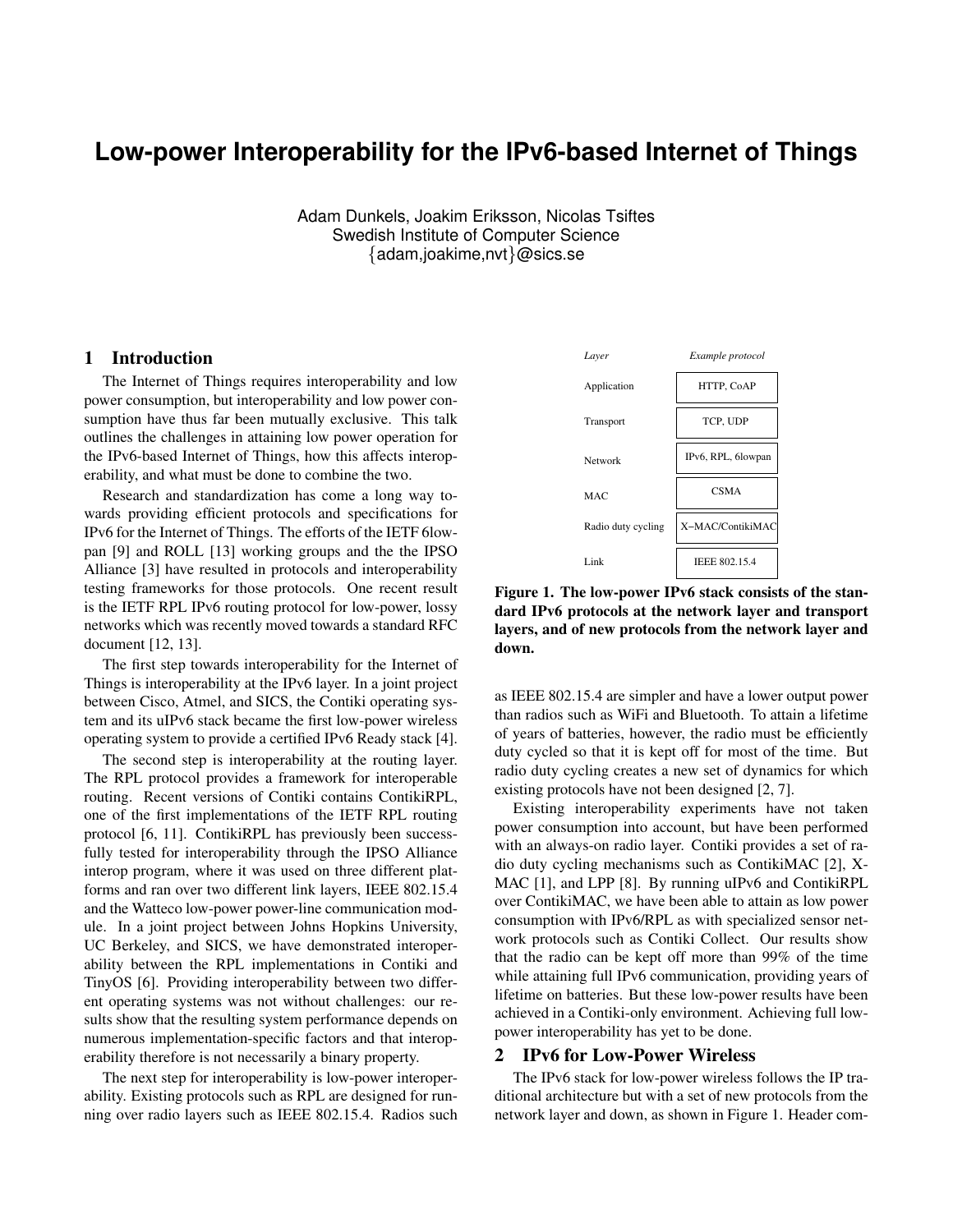pression is provided by the 6lowpan adaptation layer. Routing for low-power and lossy networks is provided by the RPL protocol.

The headers of IPv6 packets tend to be large compared to the typical amount of data in low-power wireless networks. The header size adds to the energy required to transmit and receive packets and also increases the probability of bit-errors in transit. To reduce the size of the headers, IP networks traditionally use a technique called header compression. For low-power wireless networks, the IETF 6lowpan group has specified a header compression mechanism for low-power wireless networks based on the IEEE 802.15.4 standard [9]. Because the IEEE 802.15.4 maximum frame size is small (127 bytes), the group also devised a link-layer fragmentation and reassembly mechanism.

Low-power wireless networks tend to be multi-hop since the physical range of each device is small. To reach devices in a multi-hop network, a routing protocol is needed. In the IP architecture, routing occurs at the IP level. For low-power wireless networks, the IETF ROLL group have designed a routing protocol called RPL [12, 13]. RPL is optimized for the many-to-one traffic pattern that is common in many low-power wireless applications but also supports any-to-any routing. In RPL, a root node builds a directed acyclic graph through which IPv6 packets are routed. Since different low-power wireless applications have different demands on the network traffic, RPL supports different metrics by which the graph can be constructed. Likewise, after the graph has been constructed, different parent selection strategies are supported. In RPL, these are called objective functions.

At the MAC, radio duty cycling, and link layers, the IETF does not specify what mechanisms that should be used. These layers are typically defined by other organizations such as the IEEE. For low-power wireless IPv6, the most common is to use CSMA at the MAC layer and IEEE 802.15.4 at the link layer. At the radio duty cycling layer, no standard or default mechanisms have yet been defined.

### 3 Low-Power Implies Duty Cycling

Radio duty cycling is essential to attaining low power consumption. Without duty cycling, network lifetime is counted in days. To reach a network lifetime of years, duty cycling is needed.

The radio transceiver is the most power-consuming component of many low-power wireless devices. To reduce power consumption and to extend system lifetime, the radio transceiver must be efficiently managed. But the radio transceiver consumes as much power when it is in idle listening mode as it is when actively transmitting messages. Therefore, it is not enough to reduce transmissions: to save power, the radio transceiver must be completely switched off for most of the time. But when the transceiver is switched off, the device cannot receive messages from neighbors, making it difficult to participate in the network.



To allow low-power wireless devices to actively participate in a low-power wireless network while maintaining a low power consumption, the radio transceiver must be duty cycled. With radio duty cycling, the radio is switched off most of the time, but switched on often enough to allow the device to receive transmissions from other nodes. Over the years, many different duty cycling schemes have been designed [1, 2, 5, 10].

To illustrate the concept of duty cycling, we look at ContikiMAC, the default duty cycling mechanism in Contiki [2]. The principles of ContikiMAC is illustrated in Figure 2, Figure 3, and Figure 4. In ContikiMAC, nodes periodically wake up to check for a transmission from a neighbor. To transmit a message, the sender repeatedly transmits the packet until an acknowledgment is received from the receiver. After a successful transmission, the sender has learned the wake-up phase of the receiver, and subsequently needs to send fewer transmissions. A broadcast transmission must wake up all neighbors. The sender therefore extends the packet train for a full wake-up period.

Radio duty cycling gives a low power consumption but both brings costs in terms of reduced bandwidth and introduces new network dynamics [2, 7]. Different types of transmissions have different implications in terms of power consumption and radio interference. Broadcast transmissions typically cost more than unicast transmissions, as shown in Figure 4. Existing protocols such as RPL do not take these dynamics into account. How radio duty cycling affects the behavior and performance of protocols such as RPL is still an area of open research.